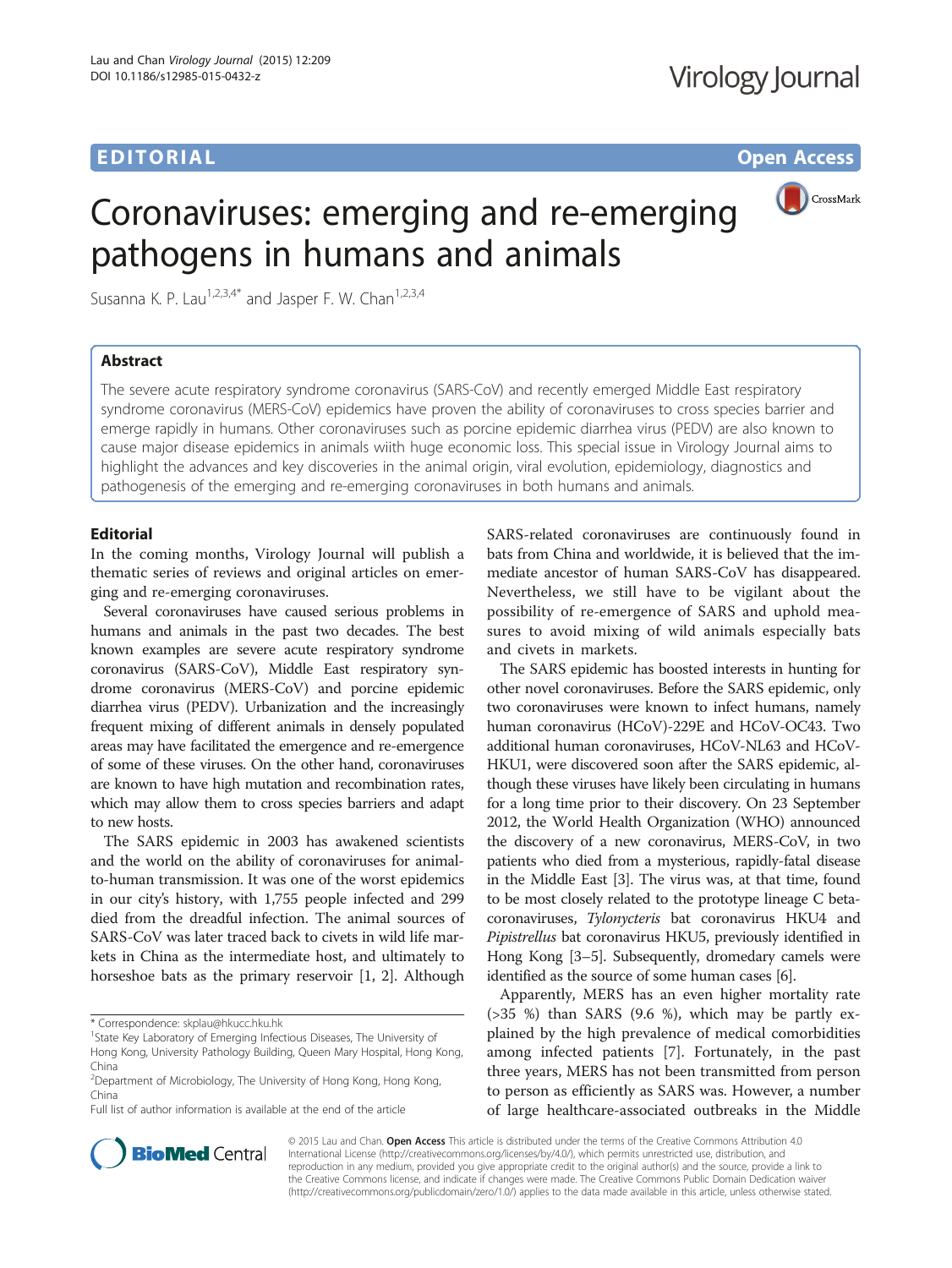East and the recent epidemic in the Republic of Korea have highlighted the possibility of sustained person-toperson transmission of MERS-CoV. In the recent outbreak in Korea, more than 180 people were infected as a result of second-, third-, or fourth generation infection from a single index case who acquired MERS after traveling to Qatar. Although these large-scale outbreaks of MERS were eventually controlled with enhanced infection control measures, they have highlighted the importance of rapid diagnosis and coordinated public health response. A lot more research efforts on MERS-CoV are needed, especially at the epicenter, the Middle East, where continuous animal-to-human transmissions of MERS-CoV are still being regularly reported. This is in contrast to SARS which was rapidly contained after removal of civets from wild life markets in southern China. In particular, more research on the pathogenesis, treatment and prevention of this new coronavirus with pandemic potential are urgently needed [[7](#page-2-0)].

Besides humans, coronaviruses also cause various diseases in animals with some resulting in significant economic losses. PEDV, a member of the genus Alphacoronavirus, is the etiological agent of porcine epidemic diarrhea in swine populations. The disease was endemic in Asia and European countries in the past decades. In 2013, the virus has emerged or re-emerged to cause large-scale epidemics in the Americas and Asia, causing millions of fatal cases among piglets and representing one of the most serious concerns among the global pig industries [[8, 9\]](#page-2-0). The ability of epidemic PEDV strains to emerge despite current vaccination schemes suggests that the virus is able to evolve and escape from immune protection.

The special issue to be published in Virology Journal will emphasize advances and key discoveries in the animal origin, viral evolution, epidemiology, diagnostics and pathogenesis of different emerging and re-emerging coronaviruses.

Two reviews in this thematic series will focus on the evolution and pathogenesis of MERS-CoV. While both SARS and MERS can cause similar severe respiratory illnesses, considerable differences exist in terms of patient demographics, clinical outcomes as well as transmission dynamics. The review, MERS coronavirus: epidemiology, transmission and diagnostics by I. Mackay et al. discusses the current understandings on the epidemiology and transmission of MERS, and highlights the keys to rapid diagnosis [[10\]](#page-2-0). While intensive research has been conducted on this virus, histopathological and immunopathogenesis studies using clinical samples are scarce and autopsy findings are lacking, partly due to cultural reasons. As a result, current understandings on the pathogenesis and immune response of MERS rely mainly on in vitro or in vivo studies. The review by J. Zhou et al. (MERS coronavirus infection in human cells: virushost interaction and implication for pathogenesis) summarizes the most up-to-date findings on virushost interaction of MERS-CoV based on cellular and animal studies and their implications on disease pathogenesis [[11\]](#page-2-0).

Bats are important reservoir for many emerging viruses. Similar to SARS-CoV, the finding of MERS-CoV-related bat coronaviruses suggests that bats may also be the ultimate animal origin of MERS-CoV, with camels being the intermediate hosts before the virus crossed species barriers to infect humans [[7](#page-2-0)]. It is now known that bats are important reservoirs of diverse alphacoronaviruses and lineage B, C and D betacoronaviruses [[12](#page-2-0)]. While horseshoe bats in China are the natural reservoir of SARS-CoV-like viruses, the bat species that may harbor the ultimate origin of MERS-CoV is yet to be identified. In a review entitled Bat origin of coronaviruses, Z. Shi et al. summarize the role of bats as the origin of emerging coronaviruses in humans, with special focus on SARS-CoV and MERS-CoV [\[13](#page-2-0)]. The review will also emphasize the importance of field studies to elucidate the animal origins of coronaviruses in predicting and preventing future pandemics.

Beside SARS-CoV and MERS-CoV which have only emerged recently, the other four human-pathogenic coronaviruses, namely, HCoV-229E, HCoV-OC43, HCoV-NL63 and HCoV-HKU1, have been continuously circulating in human for at least decades or centuries. Although they are often thought to be associated with mild respiratory illnesses, increasing reports have suggested that they may cause severe infections, especially in people at the extremes of age or those with comorbidities. However, pathogenesis studies are often limited by the difficulties in isolating these coronaviruses in cell cultures. The human airway serves as the first entry point for these respiratory viruses. We also plan to include a review that discusses the establishment of human airway epithelial cells for isolation of human coronaviruses and latest understandings on virus-host interactions based on cell culture studies.

Apart from humans, animals are also susceptible to different coronaviruses and PEDV represents a notable example how coronaviruses can cause serious epidemics in animal population worldwide. In the review entitled Emergence and re-emergence of PEDV, C. Lee et al. discuss the latest advances in understanding the epidemiology, pathogenesis and control measures of PEDV, focusing especially on the recent epidemics affecting America and Asia [\[14\]](#page-2-0).

Virology Journal is taking a leading role in facilitating the dissemination of new information in various emerging infectious diseases including coronaviruses. It is hoped that the present series will stimulate more research and